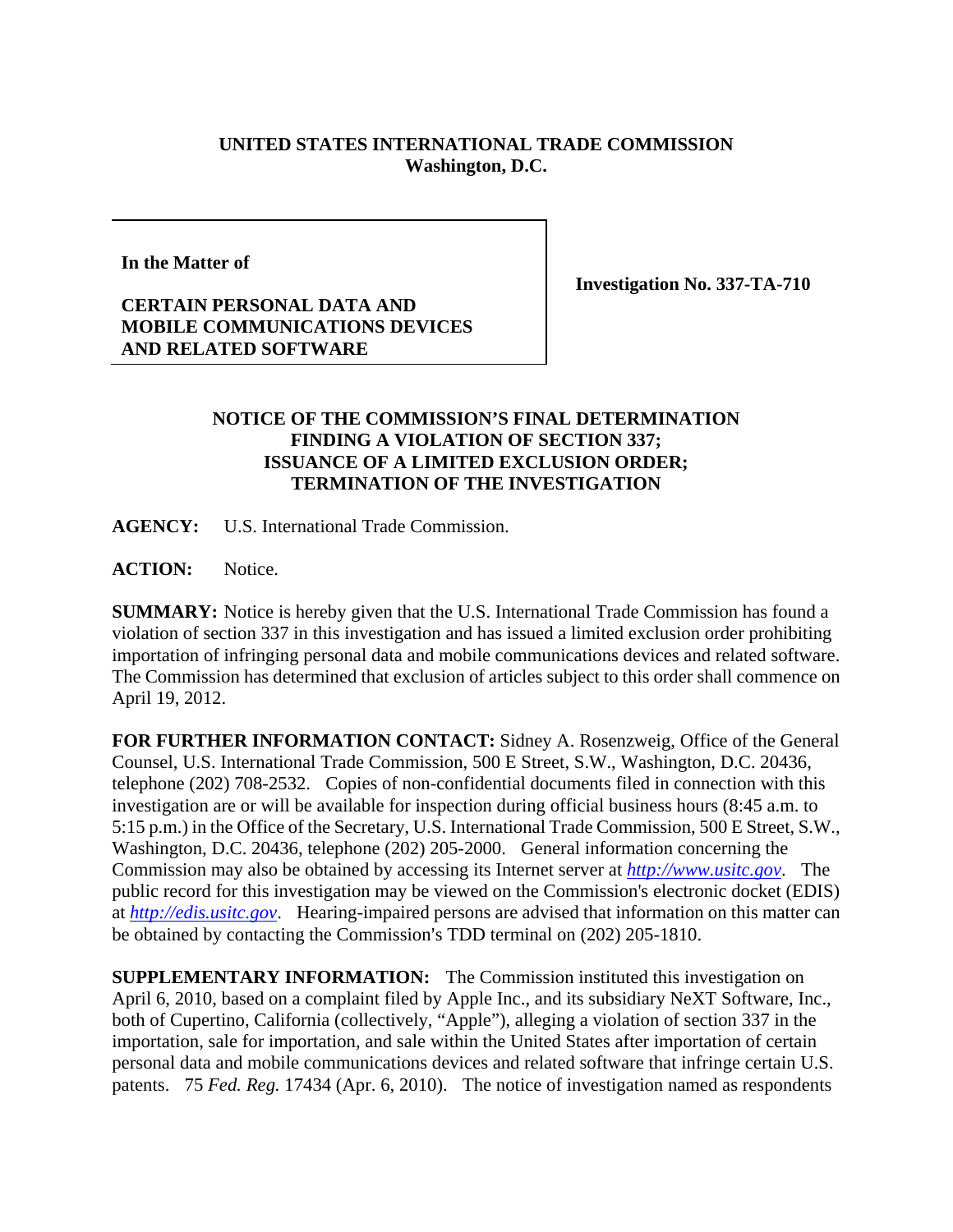High Tech Computer Corp. of Taoyuan City, Taiwan and its United States subsidiaries HTC America Inc. of Bellevue, Washington, and Exedia, Inc. of Houston, Texas (collectively, "HTC").

Several patents that had been asserted by Apple in this investigation were earlier asserted by Apple in Investigation No. 337-TA-704 against Nokia Corp. of Espoo, Finland and Nokia Inc. of White Plains, New York (collectively, "Nokia"). On motion by the Commission investigative attorney ("IA") in the 704 investigation and by the respondents in both investigations, the Chief ALJ transferred Apple's assertion of overlapping patents against Nokia from the 704 investigation into the 710 investigation. *See* Inv. No. 337-TA-704, Order No. 5 (Apr. 26, 2010). However, Apple and Nokia entered a settlement agreement, and on July 21, 2011, the Commission determined not to review the presiding ALJ's termination of the investigation as to Nokia in the 710 investigation based on settlement.

On July 15, 2011, the ALJ issued the final ID. By that time, the investigation had narrowed to certain claims of four patents: claims 1, 3, 8, 15, and 19 of U.S. Patent No. 5,946,647 ("the '647 patent"); claims 1, 2, 24, and 29 of U.S. Patent No. 6,343,263 ("the '263 patent"); claims 1, 5, and 6 of U.S. Patent No. 5,481,721 ("the '721 patent"); and claims 1 and 7 of U.S. Patent No. 6,275,983 ("the '983 patent"). The final ID found a violation of section 337 by HTC by virtue of the infringement of claims 1, 8, 15, and 19 of the '647 patent, and claims 1, 2, 24, and 29 of the '263 patent. The final ID found that claim 3 of the '647 patent was not infringed. In addition, the final ID found that Apple had demonstrated neither infringement nor Apple's own practice (for purposes of establishing the existence of a domestic industry) of claims 1, 5, and 6 of the '721 patent and claims 1 and 7 of the '983 patent. The final ID concluded that HTC had not demonstrated that any of the asserted patent claims were invalid. The ALJ recommended the issuance of a limited exclusion order but that zero bond be posted during the Presidential review period.

HTC, Apple, and the IA each petitioned for review of the final ID. On September 15, 2011, the Commission determined to review several issues regarding each of the four patents asserted in this investigation. 76 *Fed. Reg.* 58,537 (Sept. 21, 2011). The parties filed briefing on the issues under review, remedy, the public interest, and bonding. In addition, the following non-parties submitted comments on the public interest: the Association for Competitive Technology; Google Inc.; and T-Mobile USA., Inc. ("T-Mobile").

Having examined the record of this investigation, including the ALJ's final ID and the aforementioned briefing and comments, the Commission has determined that there is a violation of section 337 by reason of the importation and sale of articles that infringe claims 1 and 8 of the '647 patent. The Commission has determined to reverse the ALJ's finding of violation as to claims 15 and 19 of the '647 patent and as to the asserted claims of the '263 patent. The Commission affirms the ALJ's conclusion that there has been no violation as to the '721 and '983 patents.

The Commission has further determined that the appropriate remedy is a limited exclusion order prohibiting the entry of personal data and mobile communications devices and related software that infringe claims 1 or 8 of the '647 patent. The Commission has also determined that the public